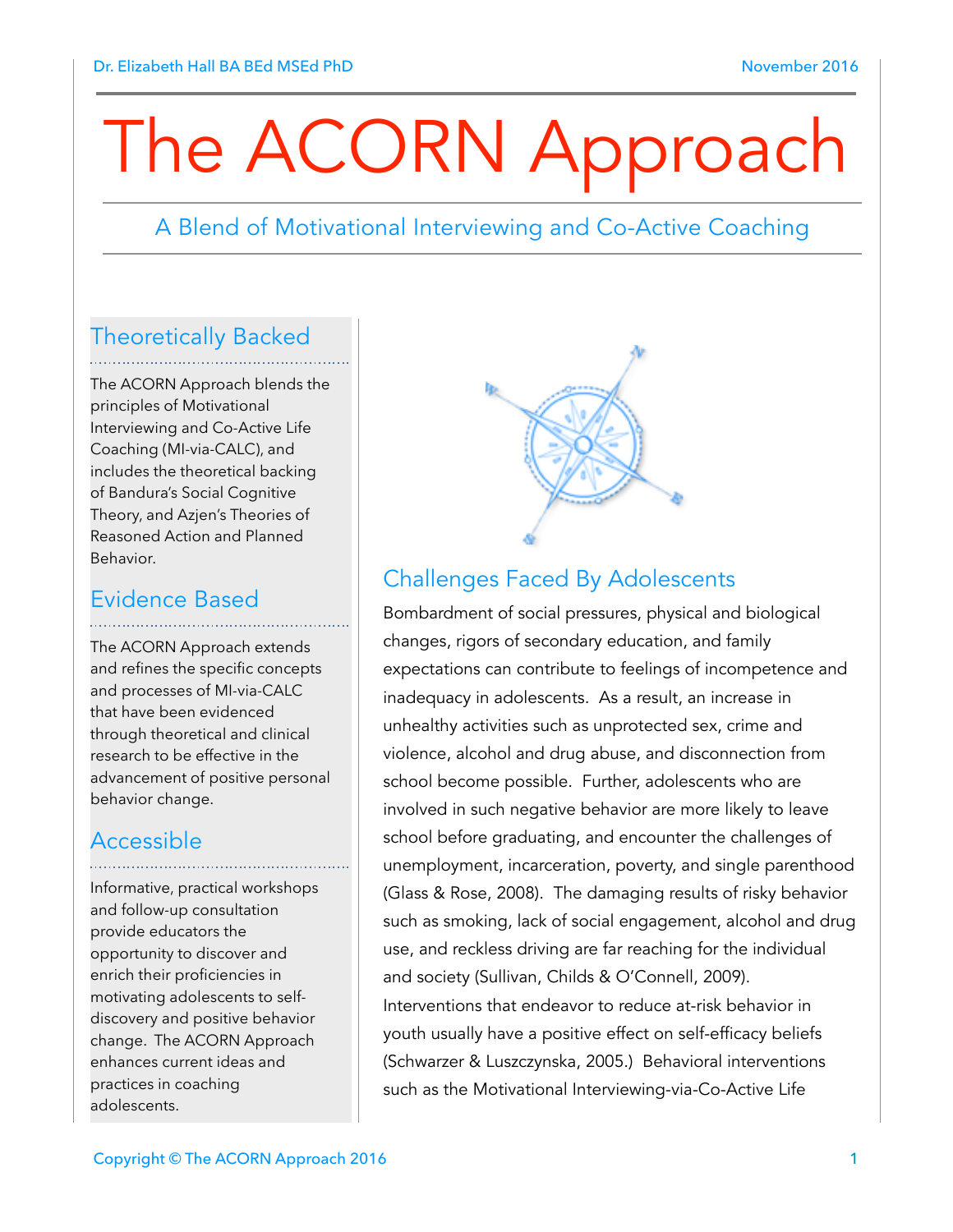#### Dr. Elizabeth Hall BA BEd MSEd PhD November 2016



### The Acorn Approach

A Collaborative Motivational Intervention 

- Guidance counsellors are challenged to enhance their professional proficiencies with a collaborative motivational intervention to influence positive behavior change in adolescent who are suffused in:
- Stressors provoked by social media, bullying, external demands, self-doubt.
- Consequences of dangerous and spontaneous acts
- Avoidance of goal setting and a decline in self-efficacy beliefs
- Perception of selfinadequacy and self doubt
- Further detachment from personal growth and success

Coaching (MI-via-CALC) model augment the possibility that adolescents will discontinue at-risk behavior and come to enjoy a rewarding, vigorous life.

# Challenges Faced By Guidance Counselors<sup>1</sup>

Guidance counsellors are acutely aware of the adolescent need to be supported, respected, heard, and seen by adults. Additionally, guidance counsellors are challenged to discover a collaborative motivational intervention to influence positive behavior change in adolescents who are suffused in stressors provoked by social media, external demands, self-doubt.

Consequences of dangerous and spontaneous acts, avoidance of goal setting, a decline in self-efficacy beliefs and the perception of self-inadequacy and self doubt have given rise to adolescent depression and anxiety. This has lead to further detachment from personal growth and success.

1 Research conducted with multiple North American Guidance Counsellors.

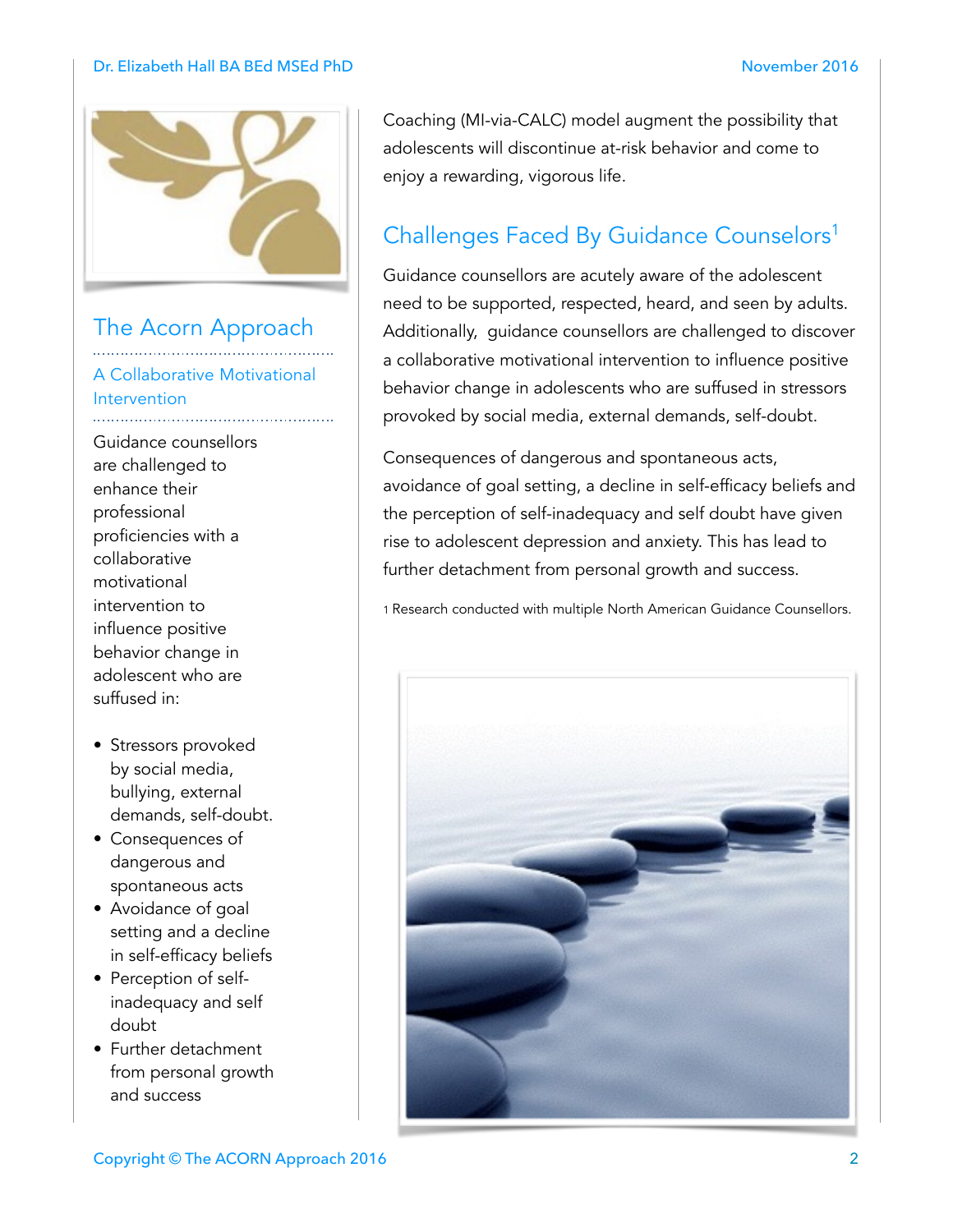# The ACORN Approach: A Solution-based Motivational Intervention for Positive Behavior Change

Motivational interviewing and co-active coaching are fast growing theoretical approaches of positive psychology that enable people to increase control over, and to improve their lives. Nurses, primary care physicians, diabetes specialists, occupational and physiotherapists are moving toward motivational interventions in their practice. Specifically, coaching in educational contexts continues to grow and mature with today's educators and leaders exploring a range of conversational contexts in schools where coaching can make a positive difference.

It is an empowering process. It is a move toward optimal growth rather than a focus on how to undo what has already happened. The focus shifts to strength and potential rather than neuroses and pathologies.

A key component of The ACORN Approach is that we don't need to have a huge problem in order to want to improve. The mission is to live fully and completely into our goals and desires. It is about working to fulfill our biggest life.

The ACORN Approach extends and refines the concepts and practices of parenting, communication, counseling, teaching, caring for and advising adolescents. The collaborative way of communicating through the method of The ACORN Approach challenges the idea of advising and moralizing, and pushes past the barriers positioned by adolescents who do not sense external recognition for their natural creativity, resourcefulness, and entirety. Highlighting the precepts and processes of The ACORN Approach that facilitate adolescent transformation may extend and augment current ideas and practices in coaching adolescents.

> **A recent study of the adolescent experience of this motivational intervention shows that "central to the phenomenon of adolescent engagement in the MI-via-CALC process is the adolescent need for robust, positive connection with a caring adult; that is, the need for honesty and integrity in the relationship, and preemptive, proactive and practical support" (Hall, 2016).**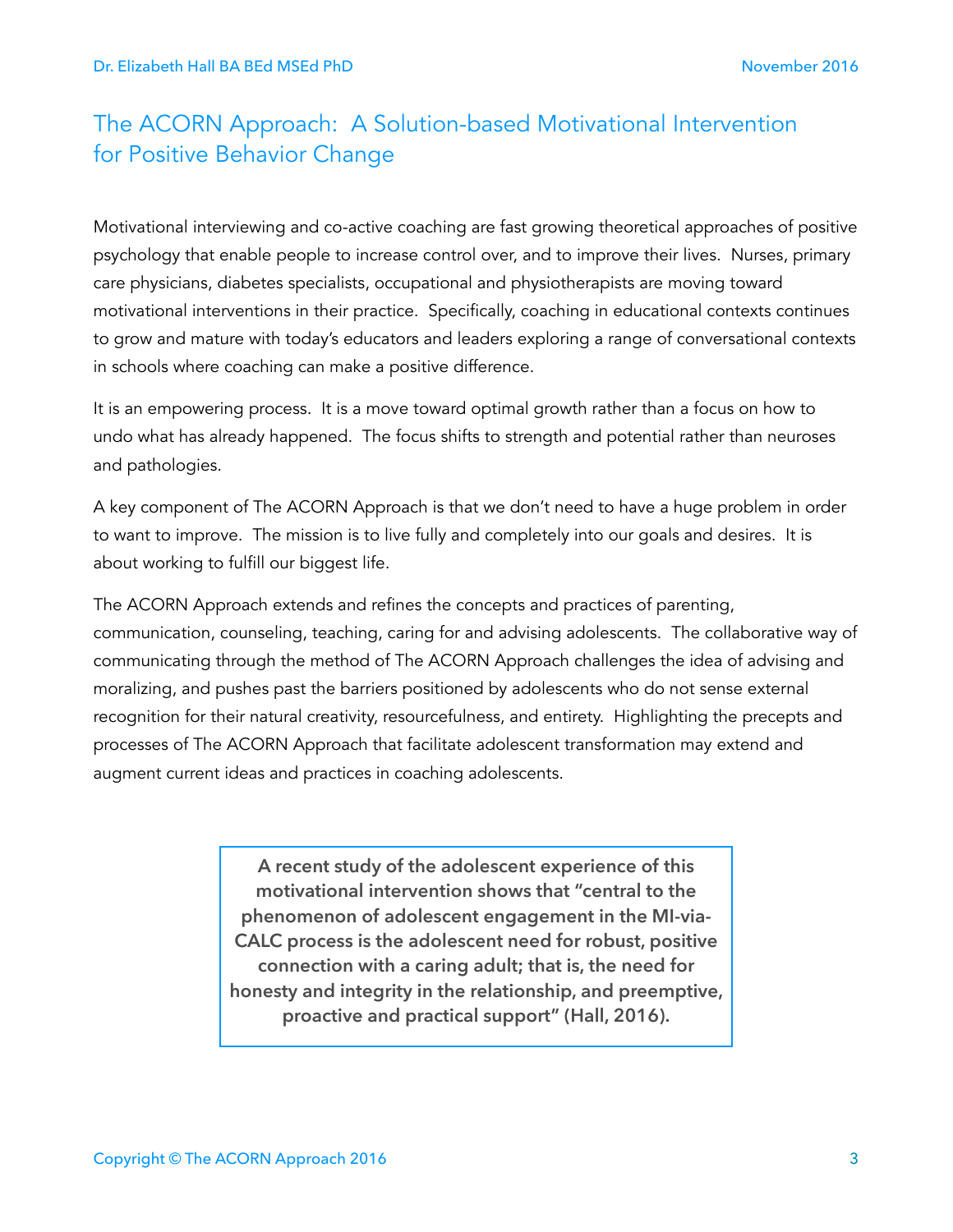#### *Ontario School Counselors Association (OSCA) Convention Workshop on The ACORN Approach*

During a recent OSCA convention, guidance counselors were introduced to The ACORN Approach. This is what they had to say …

#### **What Guidance Counselors Said About The ACORN Approach Workshop**

This is a wonderful approach that I would like to learn. It's humanistic, person centre and I believe it will help me as I coach the youth in my school.

Thank you for the presentation, knowledge and insight! I heard the words coactive coaching, alliance, interactive coaching, saboteur. I hope that you can do a workshop at my board so I can learn how to practice this approach!

Is it possible to do a workshop at my school? Teachers, administrators, and student support need this! It has great framework and modelling.

Inspiring discussion, hitting the nail on the head and providing us with strategies and practical tools to take back with us. I want more!

If we could "coach" our students using your approach we can help them with the stress and anxiety that they have over all of their responsibilities and it will help us with ours!

Excellent! Interesting! Very informative! I really like the "co" part - that we work together. I need more!!! Your workshops need to come to my school.

I enjoyed the approach to the presentation, and I hope that I have a chance to learn the application of these strategies so that I can apply them to counselling.